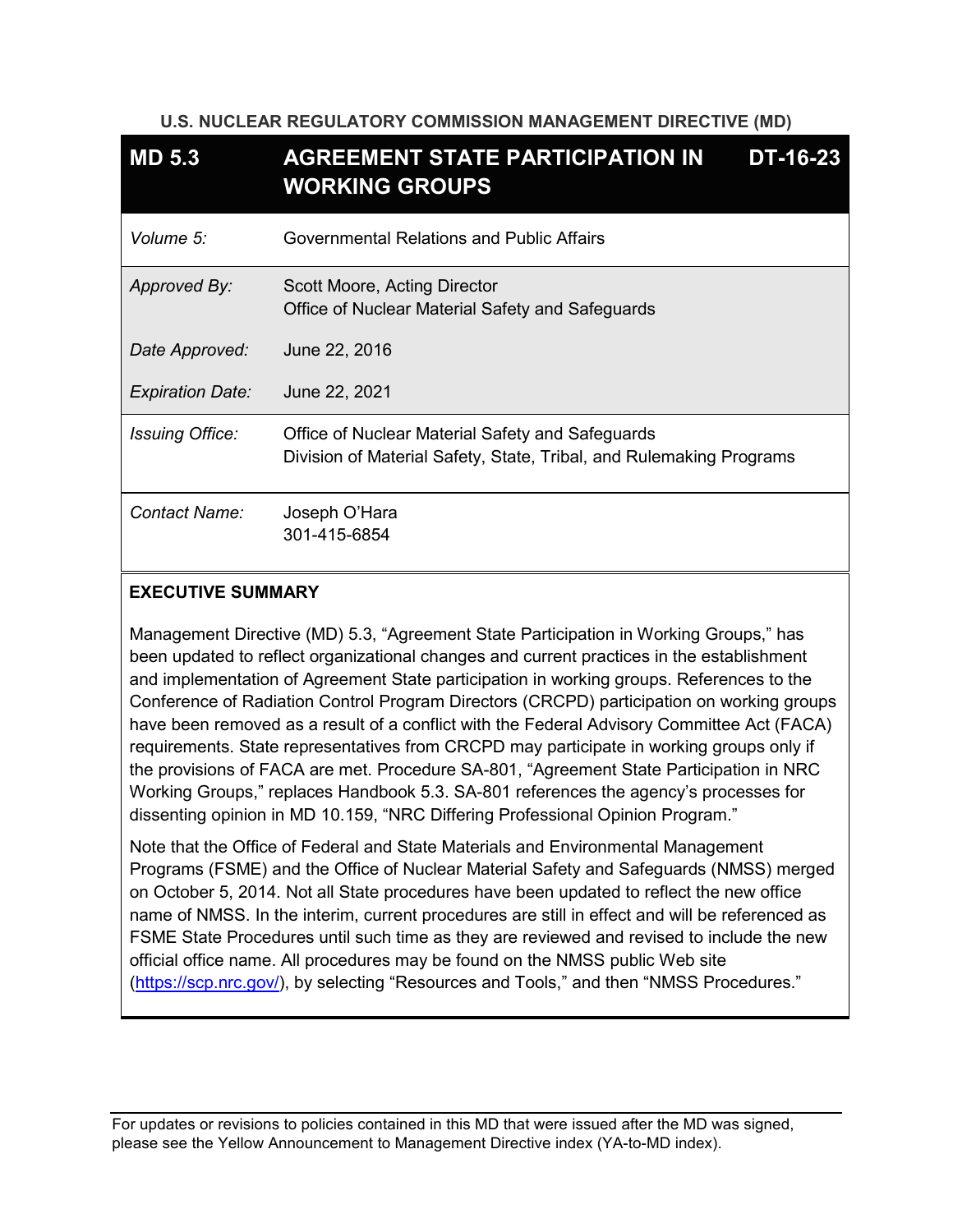# **TABLE OF CONTENTS**

| I.  |                                                               |  |
|-----|---------------------------------------------------------------|--|
| II. |                                                               |  |
| Ш.  | ORGANIZATIONAL RESPONSIBILITIES AND DELEGATIONS OF AUTHORITY3 |  |
|     |                                                               |  |
|     | B.                                                            |  |
|     |                                                               |  |
|     |                                                               |  |
|     |                                                               |  |
|     | F.                                                            |  |
|     |                                                               |  |
|     |                                                               |  |
|     |                                                               |  |
|     |                                                               |  |
| IV. |                                                               |  |
| V.  |                                                               |  |
| VI. |                                                               |  |
|     |                                                               |  |

# <span id="page-1-0"></span>**I. POLICY**

- **A.** It is the policy of the U.S. Nuclear Regulatory Commission to provide Agreement State programs the opportunity for early and substantive involvement in the development or formulation of any rule, policy, directive or guidance document**,** as well as participation in any special study or other NRC activity, as authorized and directed under Section 274g. of the Atomic Energy Act of 1954, as amended. Management Directive (MD) 5.3 describes the steps and process the NRC employees should follow to establish and implement NRC/Agreement State working groups as mechanisms for Agreement States to obtain this early and substantive involvement.
- **B.** The NRC uses two types of working groups for its regulatory activities. The NRC/Agreement State working groups normally develop policy, directives, or guidance recommendations. Rulemaking working groups normally develop recommendations for NRC regulations and associated guidance. In addition, steering committees comprised of NRC and Agreement State managers are also participants in this process.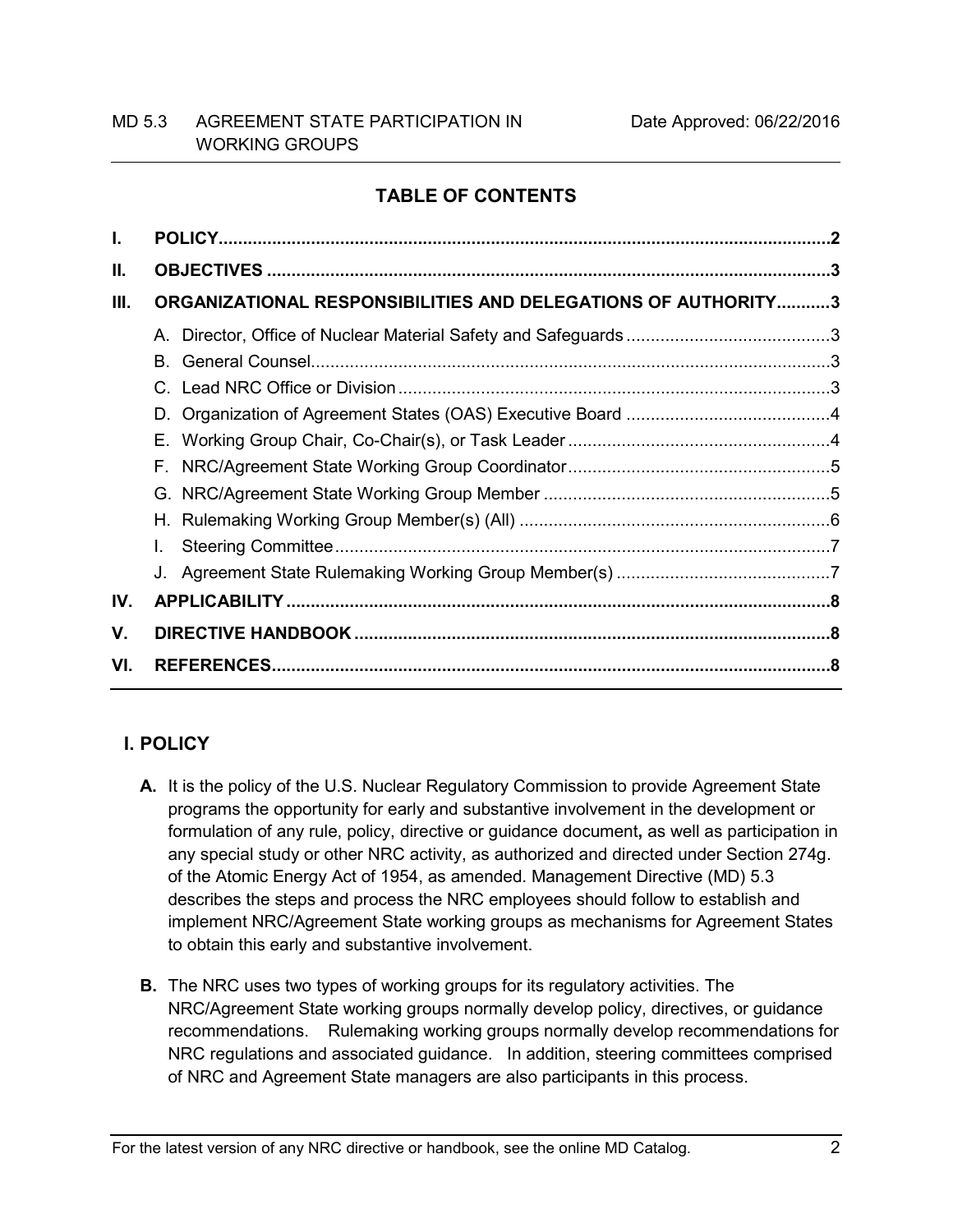# <span id="page-2-0"></span>**II. OBJECTIVES**

- Describe the steps to establish and implement NRC/Agreement State or rulemaking working groups.
- Develop a process through which every working group member—
	- 1. Contributes to the development and implementation of a working group charter.
	- 2. Aligns with the vision, purpose, and goals; as stated in the working group charter.
	- 3. Commits to the highest standards for quality and effective problem solving.
	- 4. Actively seeks improvements to processes and standards.

# <span id="page-2-1"></span>**III. ORGANIZATIONAL RESPONSIBILITIES AND DELEGATIONS OF AUTHORITY**

### <span id="page-2-2"></span>**A. Director, Office of Nuclear Material Safety and Safeguards**

As delegated by the Executive Director for Operations, provides management oversight of the activities described in this MD, as needed.

### <span id="page-2-3"></span>**B. General Counsel**

Ensures legal sufficiency and consistency with current laws, regulations, and agency policy, including but not limited to ensuring that there is no conflict with the Federal Advisory Committee Act (FACA).

# <span id="page-2-4"></span>**C. Lead NRC Office or Division**

- 1. Recommends the establishment of working groups for issues that would directly affect an Agreement State.
- 2. Approves the establishment of all NRC/Agreement State working groups, rulemaking working groups, and steering committees to help ensure appropriate coordination with Agreement States.
- 3. Approves all charters of NRC/Agreement State working groups, rulemaking working groups and steering committees to help ensure efficient and effective purpose, function, and product.
- 4. Establishes a draft charter for the working group that preserves the essential elements of the request for participation, addresses the purpose, membership, objectives, operating rules, and schedule of the working group.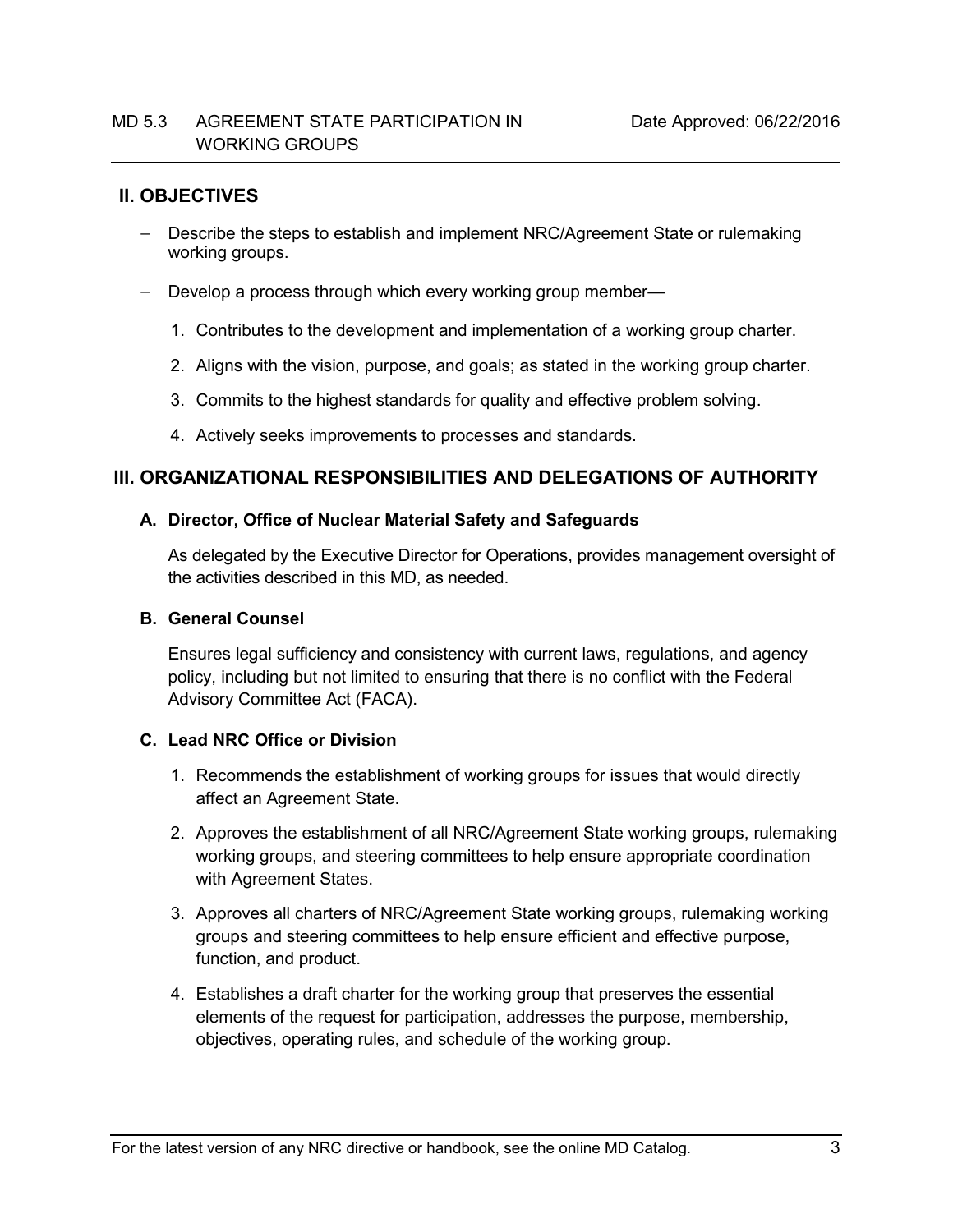- 5. Establishes clear expectations for the working group regarding the purpose (the work expected) and the goals (the desired outcome and framework for recommendations) associated with the project.
- 6. Establishes ground rules, roles, and responsibilities for working group members, as well as what work will be done and by whom. Ensures clear alignment between the issues being addressed and the goal(s) to be achieved.
- 7. Establishes measurable expectations with respect to timeliness, quality, and quantity.
- 8. Establishes authority for decision making.
- 9. Establishes expectations for communication strategies for (1) seeking input from stakeholders, when appropriate, and (2) providing status updates and results to the steering committee and the Organization of Agreement States (OAS) Executive Board.
- 10. Ensures that the resources needed to accomplish the task are provided to the working group.
- 11. In the absence of the Director, the Deputy Director has the authority to perform these functions.

# <span id="page-3-0"></span>**D. Organization of Agreement States (OAS) Executive Board**

The NRC and OAS collaborated in the development of MD 5.3. Although this directive is an internal NRC document, the OAS Executive Board has responsibilities involving NRC/Agreement State working groups as follows:

- 1. Recommends the establishment of NRC/Agreement State working groups and steering committees.
- 2. Consults with the Office of Nuclear Material Safety and Safeguards (NMSS) and/or any other lead NRC office on Agreement State involvement in rulemaking working groups.
- 3. Determines Agreement State representatives on working groups.
- 4. The OAS Executive Board chair concurs in all charters of NRC/Agreement State working groups and, as applicable, rulemaking working groups and steering committees.

# <span id="page-3-1"></span>**E. Working Group Chair, Co-Chair(s), or Task Leader**

Depending on the task of the working group there may be a chair (rulemaking working group), co-chair(s) (NRC/Agreement State working groups), or a task leader (NMSS rulemaking working group).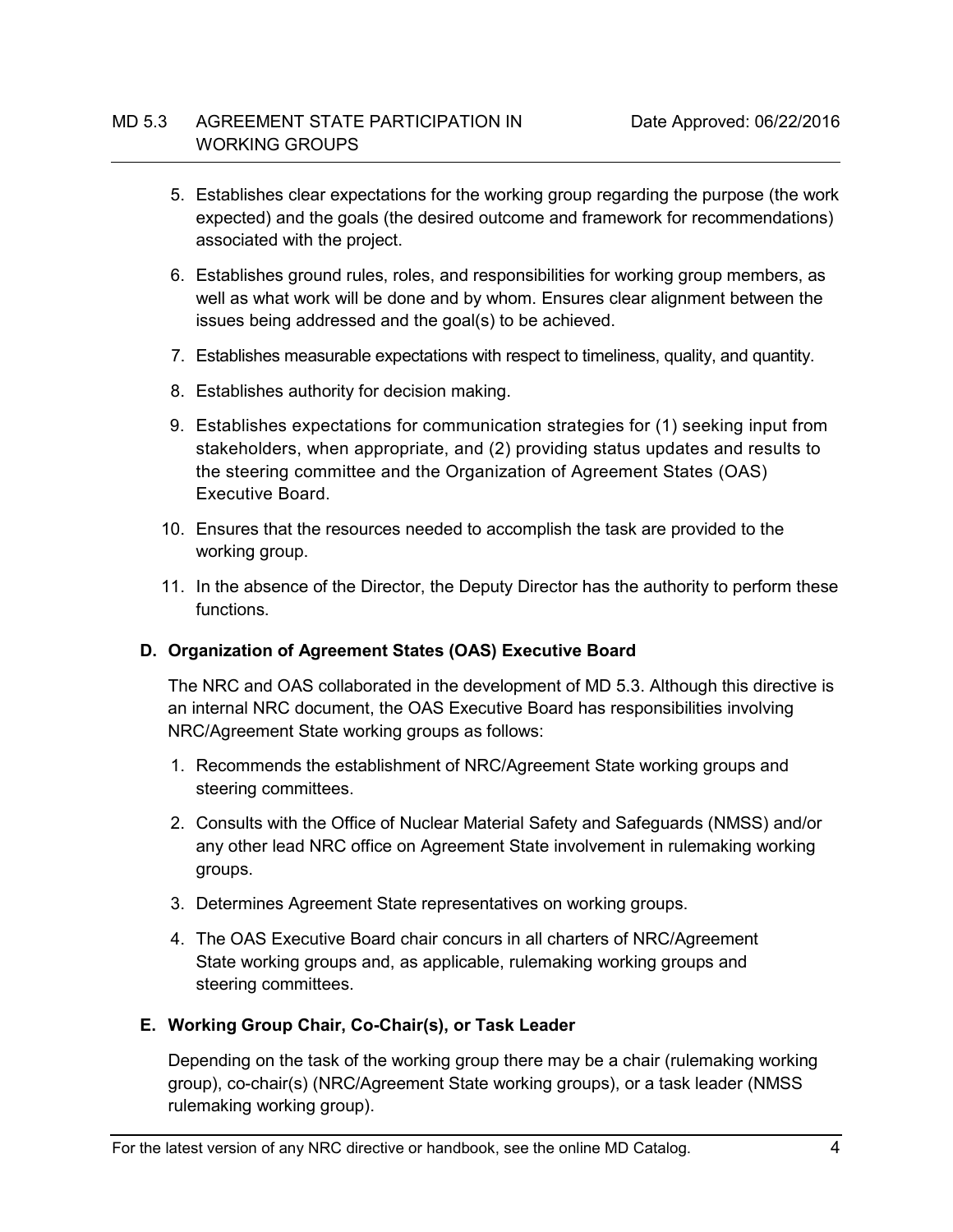- 1. Coordinates establishment of the working group.
- 2. Leads working group meetings including but not limited to establishing meeting schedules and agenda.
- 3. Ensures the preparation of meeting minutes and other support activities, as appropriate.
- 4. For rulemaking working groups, the NRC chair, co-chair, or task leader ensures that appropriate documents are made available in ADAMS and the Public Document Room.
- 5. Ensures that the working group follows the charter, rulemaking plan, and regulatory basis, including the completion of all tasks within the agreed-upon timeframe.
- 6. Ensures that the lead organization and the steering committee (if applicable) are kept informed of working group activities.
- 7. Ensures that issues and areas needing policy guidance or direction are brought to the lead organization or steering committee (if applicable) for discussion and resolution. If the working group has no steering committee and needs guidance, the chair, co-chair(s), or task leader will bring the issue(s) to the attention of the NRC office management, the OAS Executive Board, and the Office of the General Counsel, as applicable.
- 8. Issues the final working group product or products.

#### <span id="page-4-0"></span>**F. NRC/Agreement State Working Group Coordinator**

- 1. Ensures the working group members understand the process and objectives.
- 2. Informs division management of changes in the working group membership.
- 3. Facilitates the development of the working group charter.
- 4. Updates the status of all NRC/Agreement State and rulemaking working groups on a quarterly basis.

### <span id="page-4-1"></span>**G. NRC/Agreement State Working Group Member**

- 1. Works with the working group co-chair(s) or task leader to assess the tasks and milestones needed to—
	- (a) Complete draft working group products,
	- (b) Review and comment on drafts,
	- (c) Address comments,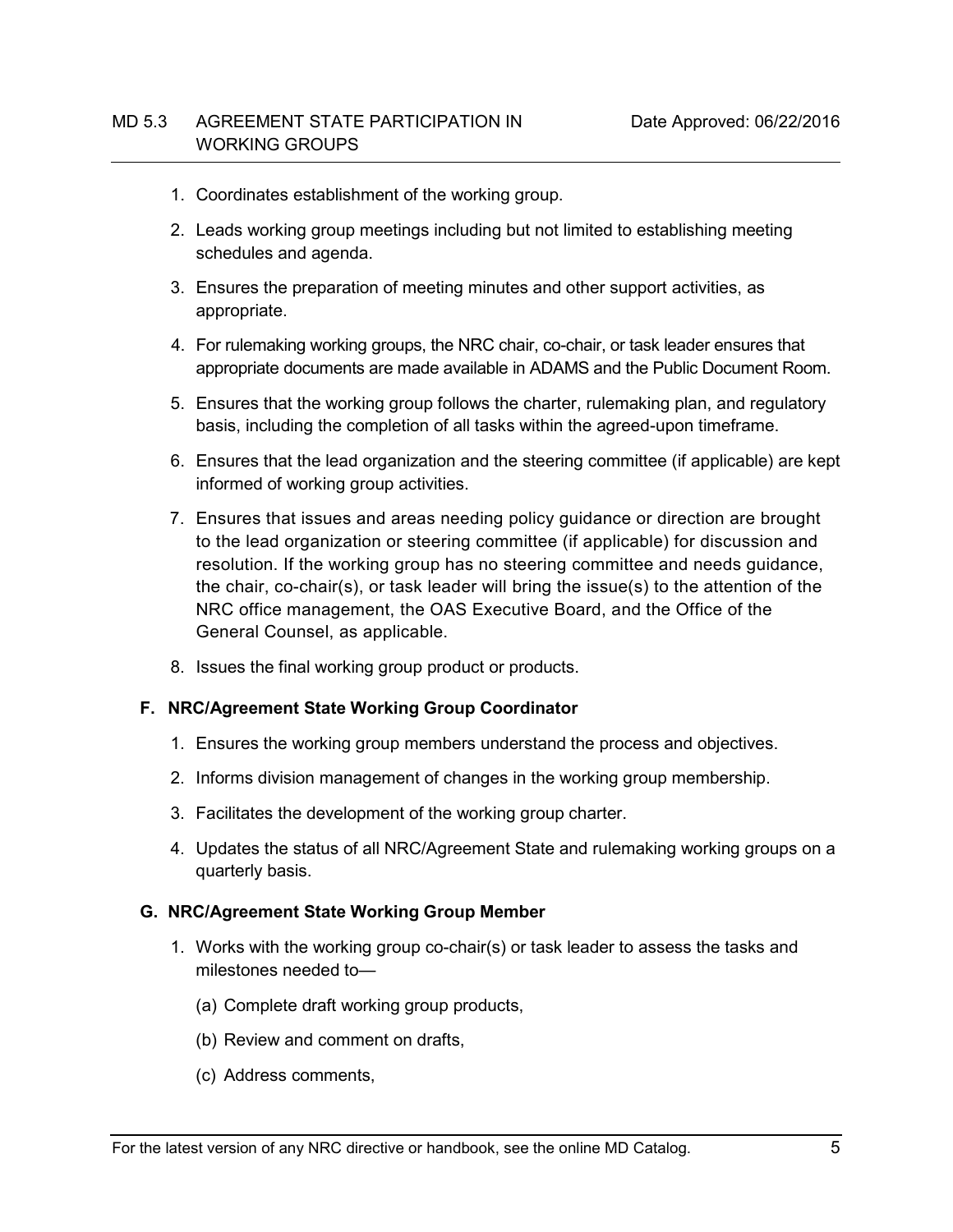- (d) Prepare any briefing materials, and
- (e) Complete final working group products on time.
- 2. Reviews contractor reports, as appropriate.
- 3. Completes working group tasks and products, on time.
- 4. Facilitates the concurrence process by assisting in resolving any significant issues or concerns.
- 5. Supports and participates in management briefings and any public meetings.
- 6. Informs chair, co-chair(s), or task leader of any conflicting priorities and problems relative to completing tasks and products.
- 7. Ensures that their management's opinions and views are presented to the working group.
- 8. The Agreement State member(s) of NRC/Agreement State working groups and rulemaking working groups will keep the OAS Executive Board apprised of the working group's activities and solicits comments and input on working group issues. Notifies the OAS Executive Board of potential issues or concerns. Obtains views from other Agreement States, if possible.

### <span id="page-5-0"></span>**H. Rulemaking Working Group Member(s) (All)**

These working groups may or may not include an Agreement State staff member. If the rulemaking working group will provide a compatibility recommendation, the working group must include an Agreement State representative.

- 1. Works with the task leader to assess the tasks and milestones needed to—
	- (a) Prepare the rule package,
	- (b) Prepare the rule documents,
	- (c) Review and comment on drafts,
	- (d) Address comments,
	- (e) Estimate information collection burden,
	- (f) Prepare briefing materials, and
	- (g) Complete the rulemaking package on time.
- 2. Reviews contractor reports, as appropriate.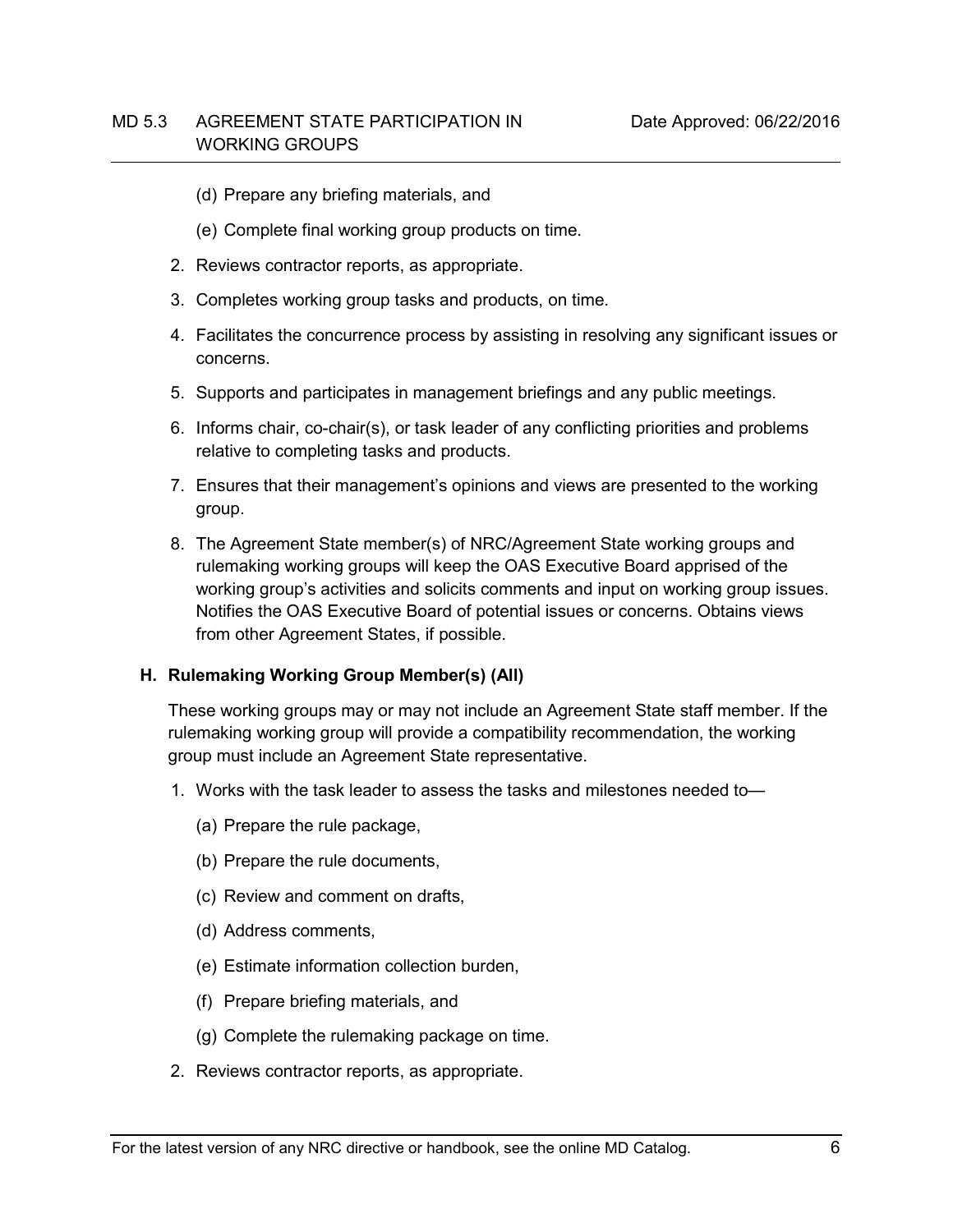- 3. Prepares associated guidance (including licensing, inspection, and enforcement guidance), as appropriate, and helps develop milestones for its preparation so that final guidance will be available at the time the rule is implemented.
- 4. Facilitates the rulemaking concurrence process by assisting with resolving any significant issues or concerns.
- 5. Attends and participates in working group meetings, including being appropriately prepared.
- 6. Supports and participates in management briefings and any public meetings.
- 7. Informs chair, co-chair(s), or task leader of conflicting priorities or problems relative to completion of tasks and products.
- 8. Ensures that their management's opinions and views are understood and presented to the working group.

### <span id="page-6-0"></span>**I. Steering Committee**

- 1. For the associated working group, reviews, and comments on the working group charter.
- 2. Provides guidance and direction to the working group.
- 3. Assists in resolving issues raised by working group members and facilitates the development of consensus documents.
- 4. Provides insight on the technical, regulatory, and policy issues being addressed by the working group.
- 5. Provides feedback on draft working group products.
- 6. Reviews the final working group products and provides feedback on whether they are ready for issuance, fully address the substance of the charter, and are of sufficient depth, quality, and content.
- 7. Keeps applicable office or division senior management informed of issues, schedules, and the working group's activities, as necessary.
- 8. The Agreement State members of the steering committee groups will keep the OAS Executive Board apprised of activities and notify the OAS Executive Board of potential issues or concerns.
- <span id="page-6-1"></span>**J. Agreement State Rulemaking Working Group Member(s)**
	- 1. Keeps the OAS Executive Board apprised of the rulemaking working group's activities, and solicit comments and input on working group issues.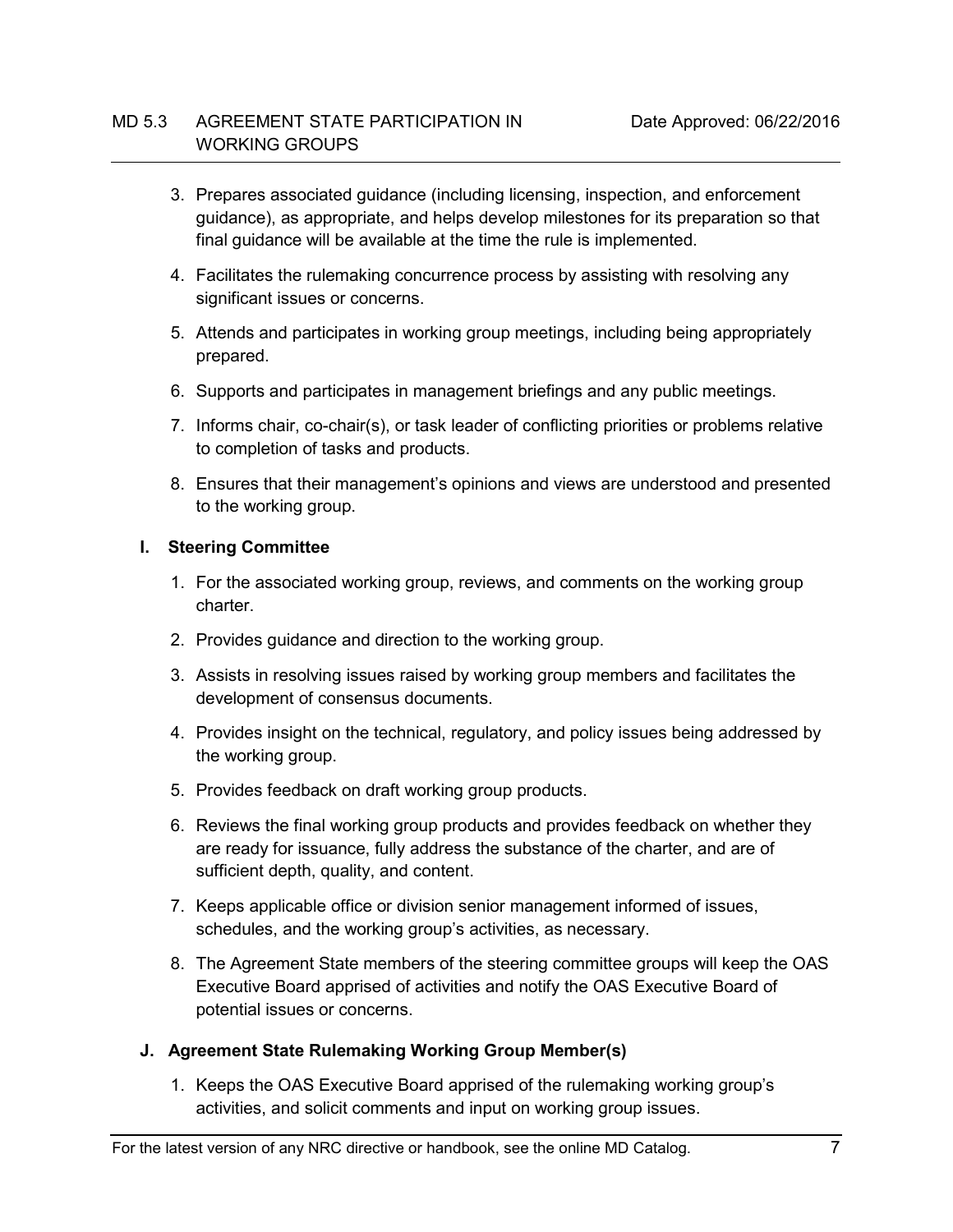- 2. Notifies the OAS Executive Board of any potential issues or concerns.
- <span id="page-7-0"></span>3. Obtains views from other Agreement States, if possible.

# **IV. APPLICABILITY**

The policy and guidance in MD 5.3 apply to all NRC employees who are responsible for establishing and participating in NRC/Agreement State and rulemaking working groups. The NRC and OAS collaborated in the development of MD 5.3, and therefore, Agreement State representatives are expected to abide by this directive.

# <span id="page-7-1"></span>**V. DIRECTIVE HANDBOOK**

Handbook 5.3 consists of NMSS Procedure SA-801, "Agreement State Participation in Working Groups." It provides guidance for the establishment and implementation of NRC/Agreement State and rulemaking working groups for NMSS. SA-801 is available at [https://scp.nrc.gov/.](https://scp.nrc.gov/)

# <span id="page-7-2"></span>**VI. REFERENCES**

### *Code of Federal Regulations*

10 CFR 2.802, "Petition for Rulemaking—Requirements for Filing."

10 CFR 2.803, "Petition for Rulemaking—NRC Action."

# *Nuclear Regulatory Commission Documents*

Commission Paper, COMKC-91-007, "Improving Cooperation with Agreement States," memorandum from Samuel J. Chilk, Secretary, to James M. Taylor, Executive Director for Operations, and Harold R. Denton, Director, Office of Governmental and Public Affairs, April 11, 1991 [\(ML010100091\)](https://adamsxt.nrc.gov/WorkplaceXT/getContent?id=release&vsId=%7BDE875B91-8494-4A0A-913B-FA7E23F5FC42%7D&objectStoreName=Main.__.Library&objectType=document).

Management Directives—

3.5, "Attendance at NRC Staff-Sponsored Meetings."

- 6.3, "The Rulemaking Process."
- 10.159, "The NRC Differing Professional Opinion Program."

NMSS Functional Description on the NRC Public Web Site: [http://www.nrc.gov/about-nrc/organization/nmssfuncdesc.html.](http://www.nrc.gov/about-nrc/organization/nmssfuncdesc.html)

NMSS Procedures on the NRC Public Web Site: [https://scp.nrc.gov/.](https://scp.nrc.gov/)